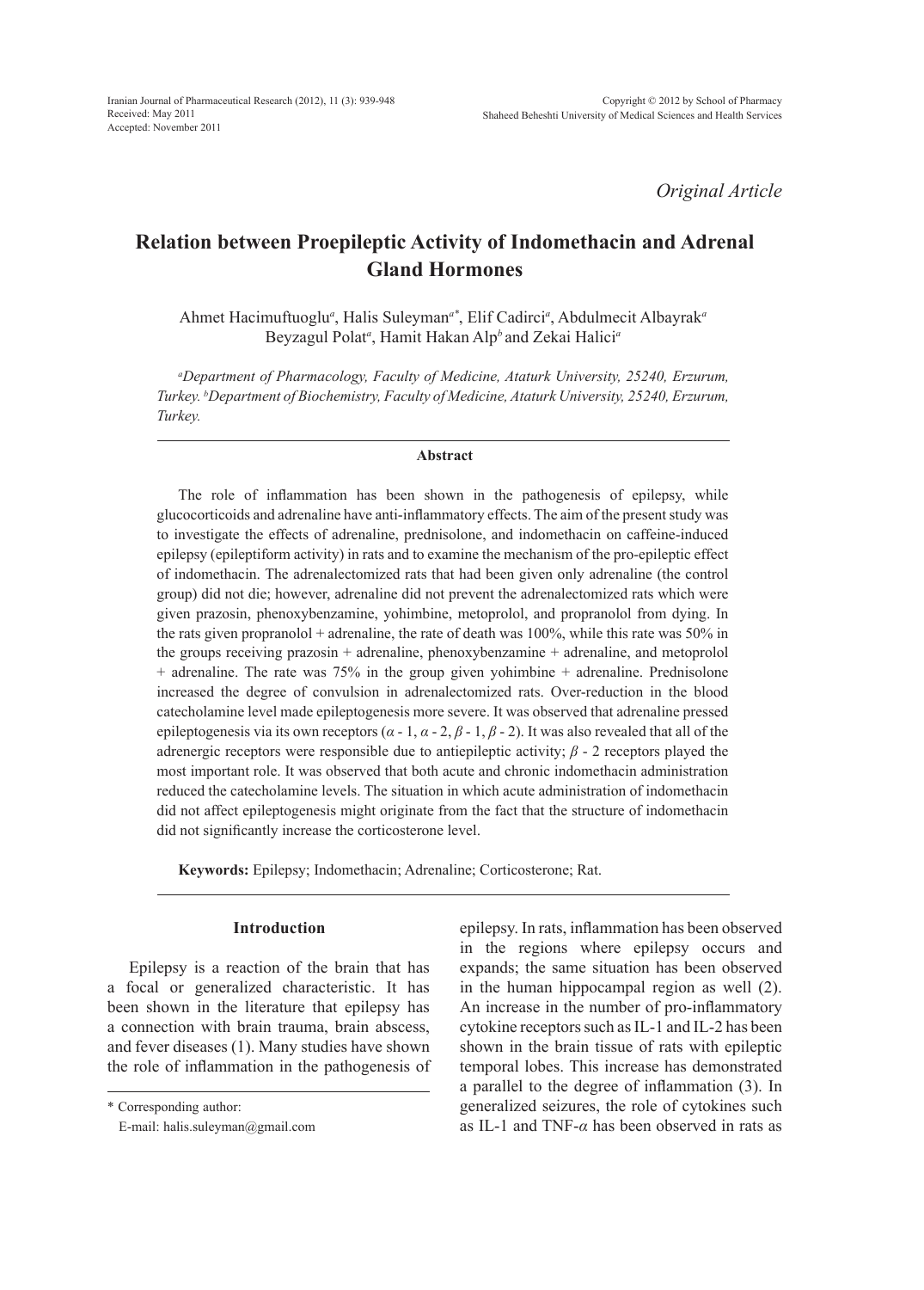well, and it has been proved that inflammation has an active role in the pathophysiology of these seizures (4). Vezzani *et al.* presented the degree of inflammation in epilepsy in their clinical and experimental investigations (5). The amounts of pro-inflammatory cytokines (IL-1, IL-1*β*, TNF-*α*, IL-6) in healthy brains are very small; but in epileptic models, it was observed that the amounts of these cytokines rapidly increased (6, 7). Administration of kainic acid caused overstimulation of glutamate receptors and was linked to overstimulation inflammatory excitotoxicity (8). An increase in COX-2 activity is an important cause of neuroinflammation (9). Furthermore, an increase in COX-2 activity caused damage in the brain (10). However, indomethacin, which has a potent anti-inflammatory effect by inhibiting COX enzymes, is contraindicated in epilepsy (11). It is well known that glucocorticoids (cortisol) cause an anti-inflammatory effect via the phospholipase A-2 inhibitive effect (12). But it has been shown that in low doses glucocorticoid does not change the degree of epilepsy, and in high doses, increases this degree  $(13)$ .

An adrenal gland hormone, adrenaline has a potent anti-inflammatory effect via stimulation of the  $\beta$ -2 adrenergic receptors (14). It was reported that the *β* adrenergic system has potent antiepileptic activity (15). In the literature, the antiepileptic activity of noradrenaline and dopamine was mentioned, but no reports about the antiepileptic activity of adrenaline were found. In addition, the pro-epileptic effect of indomethacin has not been clarified.

Therefore, the aim of the present study was to investigate the effects of adrenaline, prednisolone, and indomethacin on caffeineinduced epilepsy (epileptiform activity) in rats and to examine the mechanism of the proepileptic effect of indomethacin.

#### **Experimental**

# *Animals*

A total of 162 male Albino Wistar rats weighing 220–230 g were obtained from the Ataturk University Medicinal and Experimental Application and Research Center for use in this study. The animals were divided into treatment groups before the experimental procedures were initiated. The animals were housed and fed under standard conditions in a laboratory where the temperature was kept at 22°C. Animal experiments were performed in accordance with the national guidelines for the use and care of laboratory animals and were approved by the local animal care committee of Ataturk University.

#### *Chemicals*

Adrenaline was purchased from Drogsan (Turkey); prednisolone from Fako (Turkey); propranolol from Sanofi Synthelabo (Turkey); prazosin from Pfizer (Turkey); and metoprolol from AstraZeneca (Turkey). Yohimbine, phenoxybenzamine, and caffeine were obtained from Sigma Co., and thiopental sodium indomethacin was obtained from Deva Holding (İstanbul, Turkey).

*Caffeine-induced epileptiform activity in intact and adrenalectomized rats*

In this part of the study, 300 mg/kg of caffeine (16) was injected intraperitoneally in the intact and adrenalectomized rat groups . After injection, the animals were embedded into a glass box immediately, and observation was started. The time (latent period) was assessed by chronometer until tonic-clonic convulsions started. The number of convulsing animals and dead animals within two hours was determined at the end of the observation. Anticonvulsant (anti-epileptiform) activity was evaluated by comparing the results of the intact rats and the adrenalectomized rats (17).

*Caffeine-induced epileptiform activity in the adrenalectomized rats given adrenaline and prednisolone*

In this experiment, one group of the adrenalectomized rats was injected with 100 mg/Kg of adrenaline (18), and the other group was injected with 5 mg/Kg of prednisolone (19) intraperitoneally. Ten minutes after the injection, 300 mg/Kg of caffeine was injected intraperitoneally in these two rat groups. The anticonvulsant activities of the drugs were assessed as mentioned above.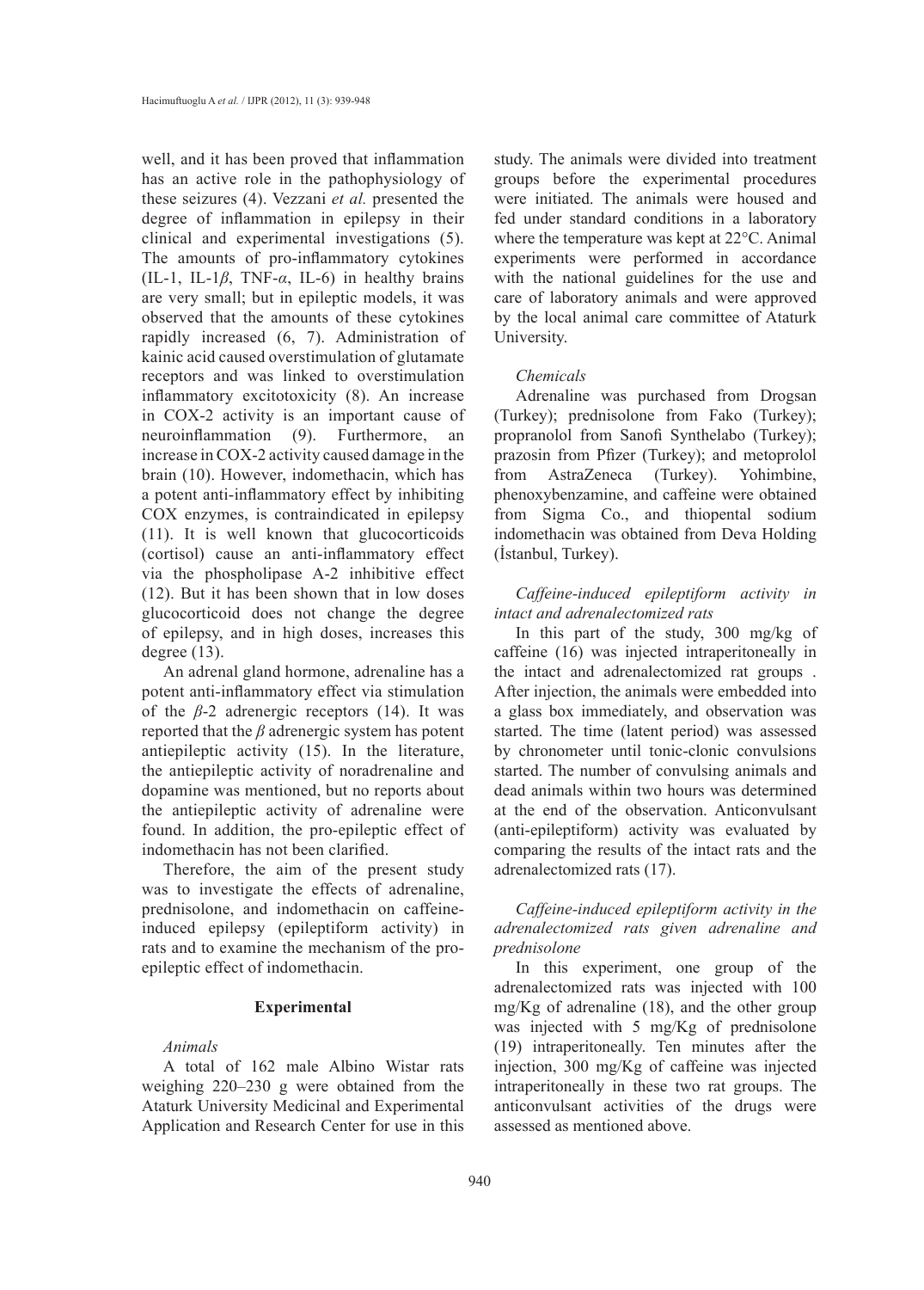*Effect of adrenaline on caffeine-induced epileptiform activity in the adrenalectomized rats given prazosin, phenoxybenzamine, yohimbine, metoprolol, and propranolol*

In this part of the xperiment, prazosin (5 mg/Kg, per oral), phenoxybenzamine (20 mg/ Kg, intraperitoneal), yohimbine (10 mg/Kg, intraperitoneal), metoprolol (50 mg/Kg, per oral), and propranolol (40 mg/Kg, per oral) were applied to the adrenalectomized rats. Thirty minutes after the administration of phenoxybenzamine and yohimbine and one hour after the administration of prazosin, metoprolol, and propranolol, 100 mg/Kg of adrenaline was injected intraperitoneal in all the rat groups. Ten minutes after the adrenaline injection, 300 mg/ Kg of caffeine was injected intraperitoneal in all groups. The anticonvulsant effect was assessed as mentioned above.

# *Effects of acute and chronic indomethacin administration on caffeine-induced epilepsy in rats*

In this section, 10 mg/Kg of indomethacin (20) was administrated orally to both the intact and adrenalectomized rats. For acute administration, three hours after the single-dose indomethacin intake, 300 mg/kg of caffeine was injected intraperitoneal into the intact and adrenalectomized rats. The epileptiform activity of the intact and adrenalectomized rats was evaluated versus the control group as mentioned above. For chronic administration, 10 mg/Kg of indomethacin was given for 7 days per oral to the rats. Three hours after the last dose, 300 mg/Kg caffeine was injected intraperitoneal into the intact and adrenalectomized rats. The other procedures were carried out as acute administration.

## *Biochemical analysis*

## *Acute and chronic administration of indomethacin*

In parallel to epileptiform activity tests, 10 mg/Kg of indomethacin single dose was administrated orally to rats. For chronic administration, 10 mg/Kg of indomethacin was given for 7 days per oral to the rats. Both groups of intact and adrenalectomized rats that had been given acute and chronic indomethacin, underwent high-dose thiopental anesthesia. The rats' blood samples were collected from their hearts in 2 mL EDTA vacuum tubes. Then, the tubes were sent to a biochemical laboratory to determine the adrenaline, noradrenaline, dopamine, and corticosterone levels.

# *Measurement of adrenaline, noradrenaline, and dopamine levels in rats*

Blood samples were collected from the hearts of rats in 2 mL EDTA vacuum tubes to determine the adrenaline, noradrenaline, and dopamine levels. Within 15 min of venesection, the EDTA samples for the adrenaline, noradrenaline, and dopamine measurements were placed on ice and centrifuged at 3500 g for 5 min. After centrifugation, the plasma adrenaline, noradrenaline, and dopamine concentrations were measured by an isocratic system using a high-performance liquid chromatography (HPLC) pump (model Hewlett Packard Agilent 1100) (flow rate: 1 mL/min; injection volume: 40 µL; analytical run time: 20 min) and an electrochemical detector. We used a reagent kit for HPLC analysis of the catechol-amines in the plasma serum (Chromsystems, Munich, Germany).

#### *Measurement of corticosterone levels in rats*

Blood samples were collected from the hearts of rats in 2 mL EDTA vacuum tubes to determine the corticosterone levels in rats. Samples were centrifuged at 3500 g for 10 min. The samples for the measurement were frozen and kept at -80°C until measurement day. The plasma was separated and extracted with 5 mL of ethyl acetate (betamethasone as the internal standard), and then the extract was washed with sodium hydroxide (0.1 M) and water. After evaporation of the ethyl acetate, the residue was dissolved in the mobile phase (acetonitrilewater-acetic acid-TEA, 22:78:0.1:0.03, v/v) and injected into an isocratic HPLC consisting of a 10 cm C18 column and UV detector at 254 nm. The plasma corticosterone concentration was measured by an isocratic system using an HPLC pump (model Hewlett Packard Agilent 1100) (flow rate: 1 mL/min; injection volume: 150 µL). Pure corticosterone (Sigma, St. Louis, MO) was provided, dissolved in ethyl acetate.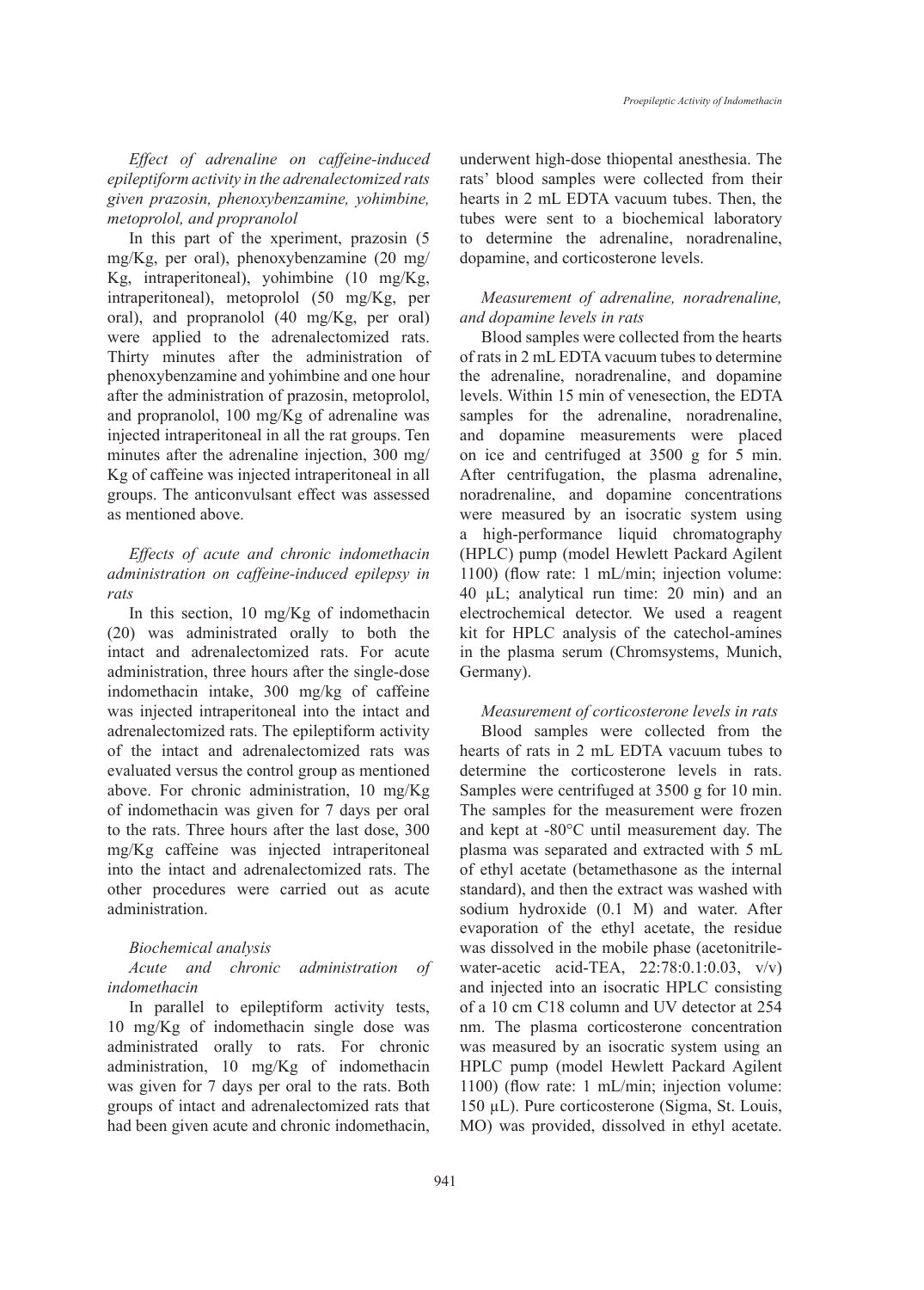|             | Dose $(mg/Kg)$               | Number of<br>animals | Time of latent<br>period (min.) | p             | Number of<br>convulsive animals | Number of dead<br>animals in 2 h |  |  |  |  |
|-------------|------------------------------|----------------------|---------------------------------|---------------|---------------------------------|----------------------------------|--|--|--|--|
| Intact rats |                              |                      |                                 |               |                                 |                                  |  |  |  |  |
| Caffeine    | 300                          |                      | $3.40 \pm 0.27$                 | $\leq 0.0001$ | 8                               | 8                                |  |  |  |  |
|             | <b>Adrenalectomized rats</b> |                      |                                 |               |                                 |                                  |  |  |  |  |
| Caffeine    | 300                          |                      | $1.51 \pm 0.17$                 | < 0.0001      | 8                               | 8                                |  |  |  |  |

**Table 1.** Comparison of caffeine induced epilepsy degree (epileptiform activity) in intact and adrenalectomized rats.

The samples were applied directly and compared with standard pure corticosterone  $(21)$ .

#### **Results and Discussion**

*Caffeine test in intact and adrenalectomized rats*

While epileptiform activity (tonic-clonic convulsion) was observed 3.40 min after the caffeine injection in intact rats, this time (latent period) was observed 1.51 min after the injection in adrenalectomized rats. All the rats of these two groups died within two hours, but the adrenalectomized rats died before the intact rats (Table 1).

## *Caffeine test in adrenalectomized rats given adrenaline and prednisolone*

Tonic-clonic convulsion happened 9.04 min after the caffeine injection in the rats that had been administered adrenaline, and in the prednisolone intake group, this period was seen 2.45 min after administration. All of the prednisolone intake rats died within two hours, while none of the rats given adrenaline died (Table 2).

*Prazosin, phenoxybenzamine, yohimbine, metoprolol, and propranolol tests in adrenalectomized rats*

As seen in Table 3, in the control group

receiving adrenaline only, the latent period of caffeine-induced epileptiform activity was 11.0 min, and in the rats given prazosin, phenoxybenzamine, yohimbine, metoprolol, and propranolol, the effect of adrenaline during this period was 7.56, 6.02, 4.03, 4.25, and 2.03, respectively. During this part of the study, the largest number of deaths was observed in the prazosin, phenoxybenzamine, and metoprolol group. The propranolol group had the fewest deaths.

#### *Acute indomethacin test in intact rats*

In the 10 mg/Kg single-dose indomethacin group, tonic-clonic convulsions appeared 3.44 min after the caffeine injection, and in the control group, this time was 3.06 min. All of the rats died within two hours (Table 4).

# *Acute indomethacin test in adrenalectomized rats*

In the 10 mg/Kg single-dose indomethacin group, the latent period was 3.44 min, and in the control group, this time was 3.06 min. All of the rats died within 2 h (Table 4).

## *Chronic indomethacin test in intact rats*

In the chronic-dose indomethacin group, the tonic-clonic convulsion latent period was 2.03 min, and in the control group, this time was

**Table 2.** Effects of adrenaline and prednisolone in caffeine induced epilepsy (epileptiform activity) in adrenalectomized rats.

| Drug              | Dose              | Number of<br>animals | Time of latent<br>period (min.) |          | Number of<br>convulsive animals | Number of dead<br>animals in 2 h |
|-------------------|-------------------|----------------------|---------------------------------|----------|---------------------------------|----------------------------------|
| <b>Adrenaline</b> | $100 \mu g/Kg$    |                      | $9.04 \pm 0.45$                 | < 0.0001 |                                 |                                  |
| Prednisolone      | $5 \text{ mg/Kg}$ |                      | $2.45 \pm 0.29$                 | < 0.0001 |                                 |                                  |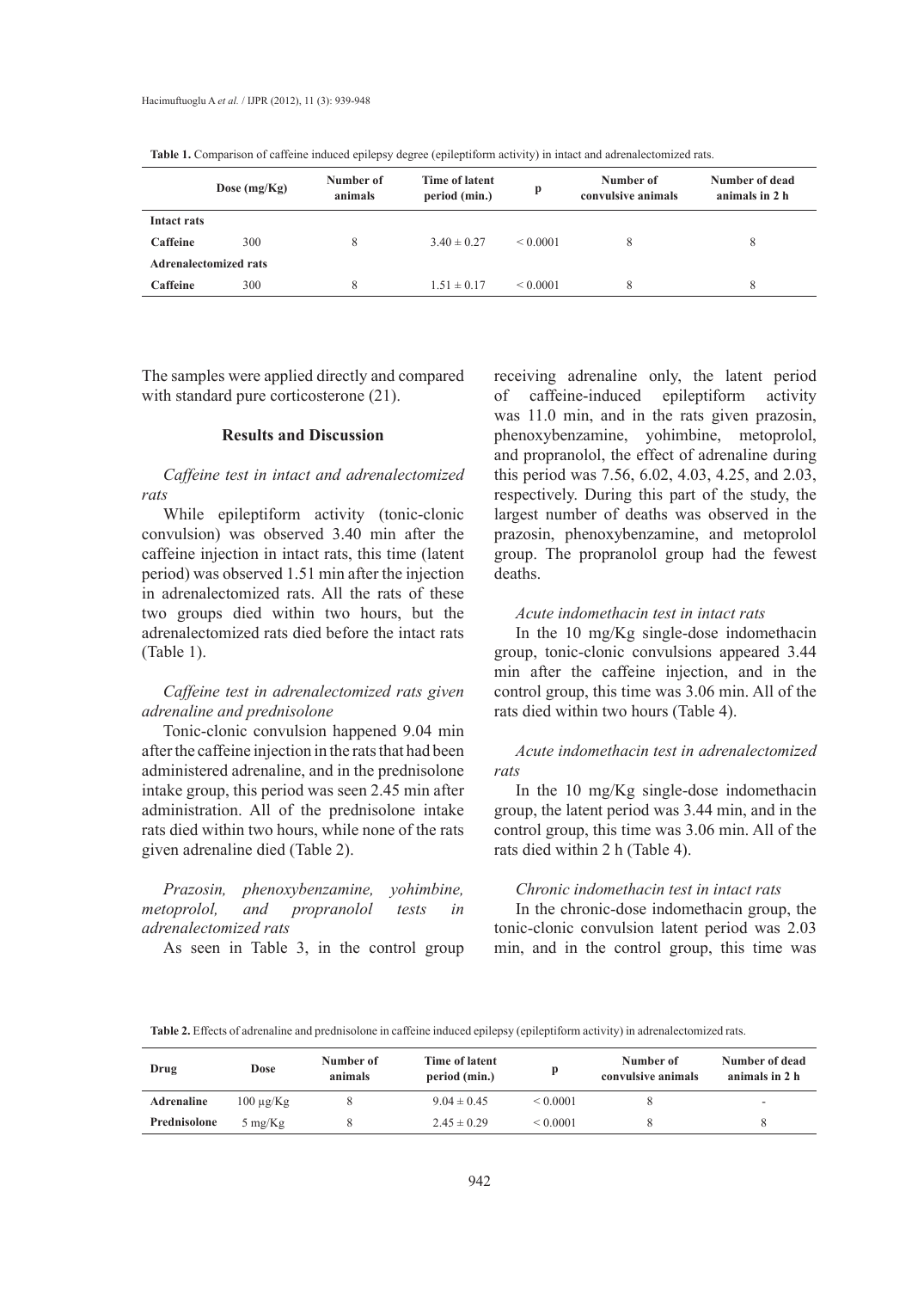|  |  |                                                    |  | <b>Table 3.</b> Effects of adrenaline in prazosin, phenoxybenzamine, yohimbine, metoprolol and propranolol given adrenalectomized rats in |  |  |  |
|--|--|----------------------------------------------------|--|-------------------------------------------------------------------------------------------------------------------------------------------|--|--|--|
|  |  | caffeine induced epilepsy (epileptiform activity). |  |                                                                                                                                           |  |  |  |

| Drug                                            | Dose                                 | Number of<br>animals | <b>Time of latent</b><br>period (min.) | p            | Number of<br>convulsive animal | Number of dead<br>animal in 2 h |
|-------------------------------------------------|--------------------------------------|----------------------|----------------------------------------|--------------|--------------------------------|---------------------------------|
| Prazosin<br>$^{+}$<br><b>Adrenaline</b>         | $5 \text{ mg/Kg}$<br>$100 \mu g/Kg$  | 8                    | $7.56 \pm 0.42$                        | ${}< 0.0001$ | 8                              | $\overline{4}$                  |
| Phenoxybenzamine<br>$^{+}$<br><b>Adrenaline</b> | $20 \text{ mg/Kg}$<br>$100 \mu g/Kg$ | 8                    | $6.02 \pm 0.30$                        | ${}< 0.0001$ | 8                              | $\overline{4}$                  |
| Yohimbine<br>$^{+}$<br><b>Adrenaline</b>        | $10 \text{ mg/Kg}$<br>$100 \mu g/Kg$ | 8                    | $4.03 \pm 0.23$                        | ${}< 0.0001$ | 8                              | 6                               |
| Metoprolol<br>$^{+}$<br><b>Adrenaline</b>       | 50 mg/Kg<br>$100 \mu g/Kg$           | 8                    | $4.25 \pm 0.28$                        | ${}< 0.0001$ | 8                              | 5                               |
| Propranolol<br>$^{+}$<br><b>Adrenaline</b>      | 40 mg/Kg<br>$100 \mu g/Kg$           | $\,$ 8 $\,$          | $2.03 \pm 0.21$                        | ${}< 0.0001$ | 8                              | 8                               |
| <b>Adrenaline</b><br>(Control)                  | $100 \mu g/Kg$                       | 8                    | $11.00 \pm 0.30$                       |              | 8                              |                                 |

extended to 3.06 min. All of the rats died within two hours (Table 5).

*Chronic indomethacin test in adrenalectomized rats*

In the chronic indomethacin administered group, the latent period was 2.21 min, and in the control group, this time was 2.30 min. All of the rats died within two hours (Table 5).

*Effect of acute and chronic indomethacin intake on blood adrenaline, noradrenaline, dopamine, and corticosterone levels in rats*

In the 10 mg/Kg single-dose indomethacin intake rats, the adrenaline, noradrenaline, dopamine, and corticosterone levels were  $2280.0 \pm 280.8 \text{ µg/mL}, 1706.3 \pm 149.4 \text{ µg/mL},$  $1710.5 \pm 173.9$   $\mu$ g/mL, and  $7.5 \pm 0.32$   $\mu$ g/dL, respectively, and in the chronic group, which

| Table 4. Effect of acute (single dose) administration of indomethacin on caffeine induced epilepsy (epileptiform activity) in rats. |  |  |  |  |
|-------------------------------------------------------------------------------------------------------------------------------------|--|--|--|--|
|                                                                                                                                     |  |  |  |  |

| Drug                         | Dose $(mg/Kg)$ | Number of<br>animals | Time of latent<br>period (min.) | p      | Number of<br>convulsive animal | Number of dead<br>animal in 2 h |
|------------------------------|----------------|----------------------|---------------------------------|--------|--------------------------------|---------------------------------|
| Intact rats                  |                |                      |                                 |        |                                |                                 |
| Indomethacin                 | 10             | 8                    | $3.44 \pm 0.28$                 | > 0.05 | 8                              | δ                               |
| <b>Control</b> (Caffeine)    | 300            | 8                    | $3.06 \pm 0.22$                 | > 0.05 | 8                              | 8                               |
| <b>Adrenalectomized rats</b> |                |                      |                                 |        |                                |                                 |
| Indomethacin                 | 10             | 8                    | $1.37 \pm 0.15$                 | > 0.05 | 8                              |                                 |
| <b>Control</b> (Caffeine)    | 300            | 8                    | $1.18 \pm 0.06$                 | > 0.05 | 8                              | 8                               |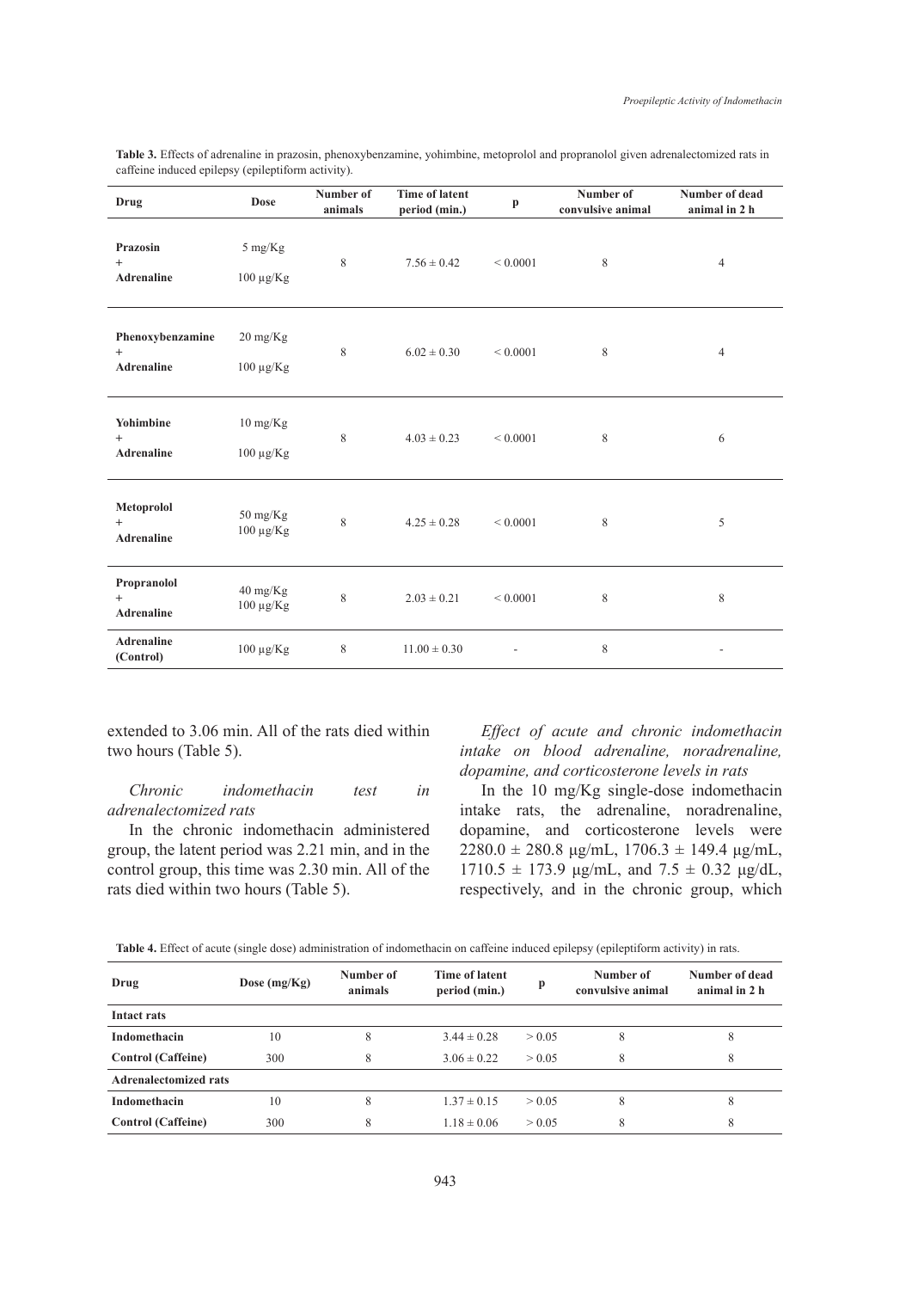| Drug                         | Dose<br>(mg/Kg) | Number of<br>animals | <b>Time of latent</b><br>period (min.) | p             | Number of convulsive<br>animal | Number of dead<br>animal in 2 h |
|------------------------------|-----------------|----------------------|----------------------------------------|---------------|--------------------------------|---------------------------------|
| Intact rats                  |                 |                      |                                        |               |                                |                                 |
| Indomethacin                 | 10              | 8                    | $2.03 \pm 0.22$                        | $\leq 0.0001$ | 8                              | 8                               |
| Control<br>(Caffeine)        | 300             | 8                    | $4.19 \pm 0.30$                        | $\leq 0.0001$ | 8                              | 8                               |
| <b>Adrenalectomized rats</b> |                 |                      |                                        |               |                                |                                 |
| Indomethacin                 | 10              | 8                    | $2.21 \pm 0.23$                        | > 0.05        | 8                              | 8                               |
| Control<br>(Caffeine)        | 300             | 8                    | $2.30 \pm 0.17$                        | > 0.05        | 8                              | 8                               |

**Table 5.** Effect of chronicle administration of indomethacin on caffeine induced epilepsy (epileptiform activity) in rats.

was given indomethacin over 7 days, these levels were  $889.9 \pm 130.4 \text{ µg/mL}$ ,  $1077.6 \pm 63.5$  $\mu$ g/mL, 1099.0 ± 38.9  $\mu$ g/mL, and 12.63 ± 0.39 μg/dL, respectively. In the intact rats, the levels were  $4042.2 \pm 426.7 \text{ µg/mL}, 2481.4 \pm 140.9 \text{ µg/}$ mL,  $3393.6 \pm 118.1 \text{ µg/mL}$ , and  $5.46 \pm 0.23 \text{ µg}$ dL, respectively (Figures 1 and 2).

In this study, the effects of adrenaline, prednisolone, and indomethacin on caffeineinduced epileptiform activity were investigated in rats. In addition, the mechanism of the proepileptic effect of indomethacin was examined.

To investigate the antiepileptic activity of adrenaline, first the degree of epileptiform activity induced by caffeine was compared in adrenalectomized and intact rats. The results showed that tonic-clonic convulsions started in adrenalectomized rats before starting in the intact rats. The difference in latent periods between the adrenalectomized and intact rats was statistically significant. It is well known that adrenaline is not synthesized in adrenergic synapses (11), and corticosterones in low doses do not change the degree of epilepsy (13). Furthermore, an increase in corticosterone level or chronic corticosteroid treatment elevates the epileptogenesis (13, 22). According to our results and knowledge of the literature, it can be said that the decrease in adrenaline level is responsible for the decrease in the latent period in the group that underwent adrenalectomy.

On the other hand, to decide whether adrenaline and cortisol (corticosterone in rats) have an anti-epileptic effect exactly, we investigated the effects of these drugs on epileptiform activity in adrenalectomized rats. The results showed that in adrenalectomized rats given adrenaline, the latent period is 3.7 times longer than that of the cortisol group (prednisolone was used instead of cortisol). As mentioned above, we did not find any reports in the literature regarding the anti-epileptic activity of adrenaline. But in the literature it was seen that adrenaline receptors are widely found in the central nerve system (23, 24). In addition, it has been reported that adrenergic receptors were responsible for antiepileptic activity (15, 25). It was also reported that the preventive effect of noradrenaline on pentylenetetrazol-induced epilepsy was conducted via alpha-1 adrenergic receptors (26).

In this study, we found that in the adrenalectomized rats given prazosin + adrenaline, the latent period shortened significantly versus the control rat group that was given only adrenaline. Moreover, in the adrenalectomized rats that were given phenoxybenzamine, yohimbine, metoprolol, and propranolol before the adrenaline injection, the latent period shortened significantly versus the control group given adrenaline. The adrenalectomized rats that had been given only adrenaline (the control group) did not die; however, adrenaline did not prevent the adrenalectomized rats given prazosin, phenoxybenzamine, yohimbine, metoprolol, and propranolol from dying. In the rats given propranolol + adrenaline, the rate of death was 100%, while this rate was 50% in the groups given prazosin + adrenaline, phenoxybenzamine + adrenaline, and metoprolol + adrenaline. The rate was 75% in the group given yohimbine + adrenaline. These results have told us that in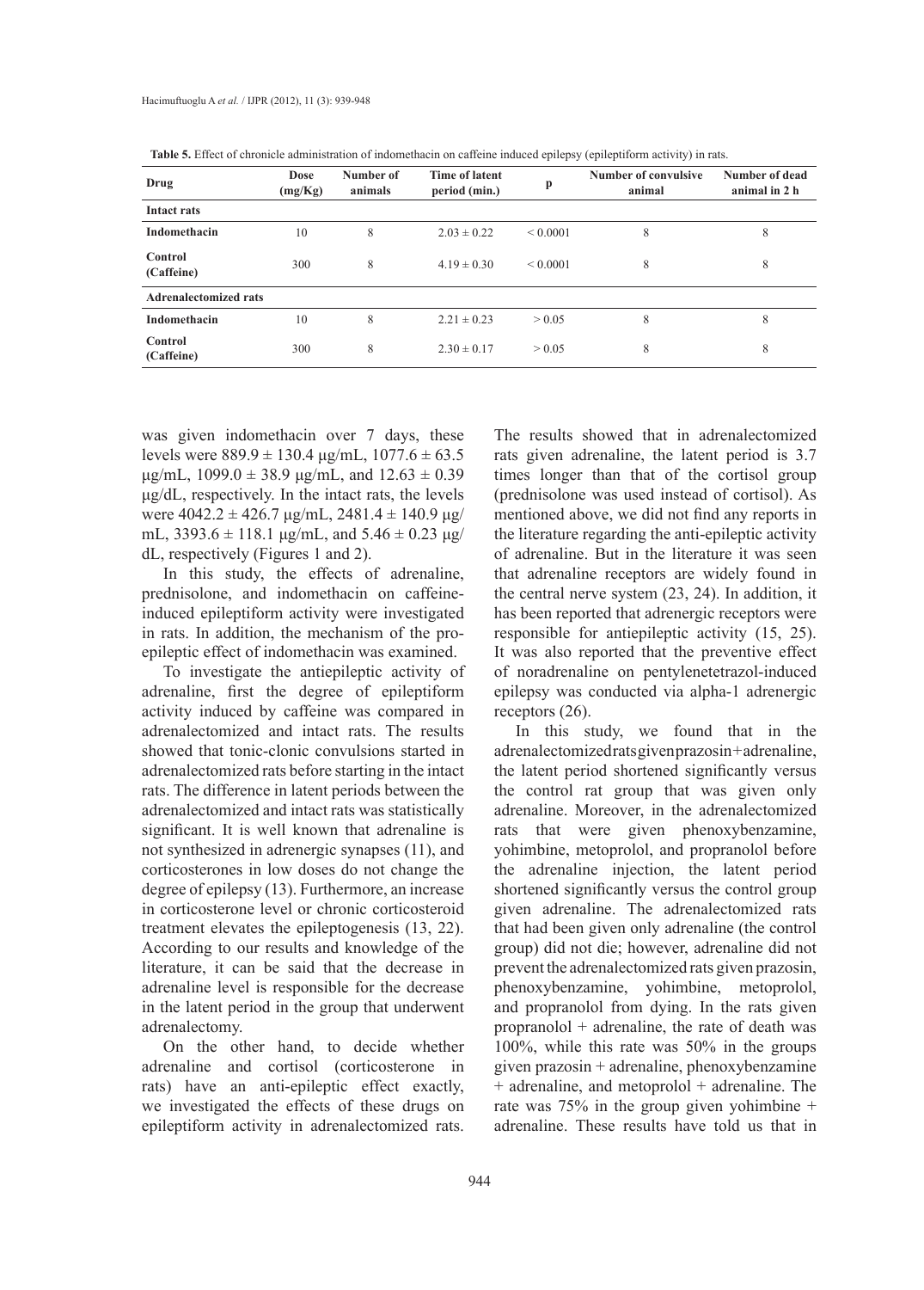

**Figure 1.** Effects of acute and chronic indomethacin administration on adrenalin, noradrenaline and dopamine levels in rats.  $n = 8$ ; \* refers  $p < 0.05$ .

antiepileptic activity *β*-2 adrenergic receptors play a more important role than the other adrenergic receptors. It has been understood that *α*-1 and *β*-1 receptors are the least important receptors in antiepileptic activity.

It was demonstrated that *α*-2 adrenergic receptors had subtypes such as *α*-2A, *α*-2B, and  $\alpha$ -2C in the central nerve system (27). It was reported that noradrenaline decreased epileptiform activity via activating *α*-2A receptors in the hippocampal region; selective *α*-2adrenergic receptor antagonists (yohimbine) inhibited this antiepileptic activity as well (28). Another study revealed that *β*-1adrenergic receptors had no role in preventing pentylenetetrazol seizures (26). This knowledge partly supported our results.

This investigation demonstrated that prednisolone increased the degree of convulsion in adrenalectomized rats. In epilepsy patients, the number of glucocorticoid (GR) and mineralocorticoid receptors (MR) is enhanced (29). Similarly, in adrenalectomized rats, the number of these receptors increased (30). For this reason, glucocorticoid (prednisolone) treatment increased the degree of epileptiform activity in adrenalectomized rats.

Interaction of caffeine with  $GABA$ benzodiazepine receptors has explained the various central effects and the high-dose convulsing effect of caffeine (31). Adrenaline prevented caffeine-induced convulsions, and this anticonvulsant effect (epileptiform activity) was antagonized by adrenergic receptor blockers.

It was found that adrenaline had a potent anti-inflammatory effect, and this effect was antagonized by *β*-2 adrenergic receptor blocker (14). In addition, it was shown that adrenaline composed a gastro-protective effect via *α*-2 adrenergic receptors (18). This means that adrenergic receptor agonists can have antiepileptic activity. All of the drugs and substances that block adrenergic receptors can trigger epilepsy genesis. N. Maisov *et al*. showed that in an oxygen-induced epilepsy model, adrenaline, dopamine, and noradrenaline metabolites disappear in the brain 5 min after oxygen is given (32).

Studies have pointed out drugs that decrease adrenaline, noradrenaline, and dopamine levels and increase the cortisol (corticosterone in rats) level can elevate the degree and frequency of epilepsy. In light of these findings, the effect of indomethacin, contraindicated in epilepsy, on epileptiform activity and the blood levels of adrenaline, noradrenaline, dopamine, and corticosterone was investigated. In the single (acute) dose indomethacin rat group, the latent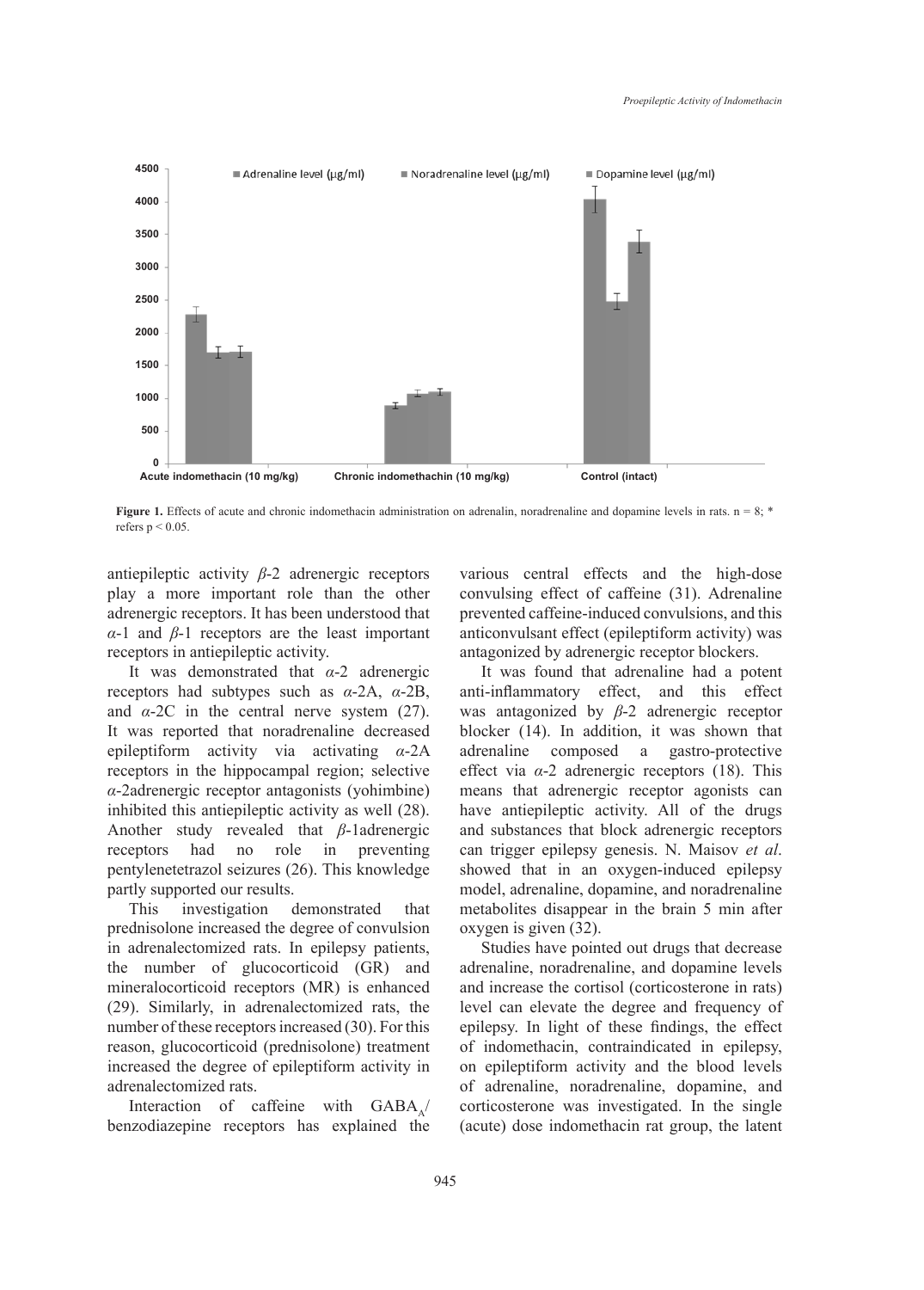

**Figure 2.** Effects of acute and chronic indomethacin administration on corticosterone levels in rats.  $n = 8$ ; \* refers  $p < 0.05$ .

period of epileptiform activity increased, but this longer duration was statistically insignificant. However, chronic indomethacin administration (7 days) caused a significant decrease in the latent period. The increase in epileptiform activity by chronic indomethacin administration supported the clinical contraindication of this drug.

Biochemical analysis demonstrated that catecholamines (adrenaline, noradrenaline, and dopamine) in the rats given single-dose indomethacin decreased significantly versus the control group. In the chronic (7 days) indomethacin group, the catecholamine levels measured as lower than those of the acute group. In addition, in the rats given chronic indomethacin, the corticosterone levels made a significant peak versus the single-dose group. As mentioned above, low-dose corticosterone did not change the degree of epilepsy, but high doses increased the degree of epilepsy (13). The increase in the corticosterone level augmented the epileptogenesis degree by changing the hippocampal cell functions (22, 33). Corticosteroids caused stimulation of these cells by increasing  $Ca^{++}$  entrance to CA1 cells (34).

Chronic corticosterone secretion increased the limbic epileptogenesis; GR and MR blockers (spironolactone, mifepristone) inhibited this increase (35).

In conclusion, over-reduction in the blood catecholamine level made epileptogenesis more severe. It was observed that adrenaline pressed epileptogenesis via its own receptors (*α*-1, *α*-2, *β*-1, *β*-2). It was revealed that all of the adrenergic receptors were responsible due to antiepileptic activity; *β*-2 receptors played the most important role. It was also observed that both acute and chronic indomethacin administration reduced the catecholamine levels. The situation in which acute administration of indomethacin did not affect epileptogenesis might be because the structure of indomethacin did not significantly increase the corticosterone level. Epileptogenesis increasing the effect of chronic indomethacin administration might come from the clear corticosterone-increasing action.

#### **References**

- Gross RA. A brief history of epilepsy and its therapy (1) in the Western Hemisphere. *Epilepsy Res.* (1992) 12: 65-74.
- Ravizza T, Gagliardi B, Noe F, Boer K, Aronica E (2) and Vezzani A. Innate and adaptive immunity during epileptogenesis and spontaneous seizures: evidence from experimental models and human temporal lobe epilepsy. *Neurobiol. Dis.* (2008) 29: 142-60.
- (3) Ravizza T and Vezzani A. Status epilepticus induces time-dependent neuronal and astrocytic expression of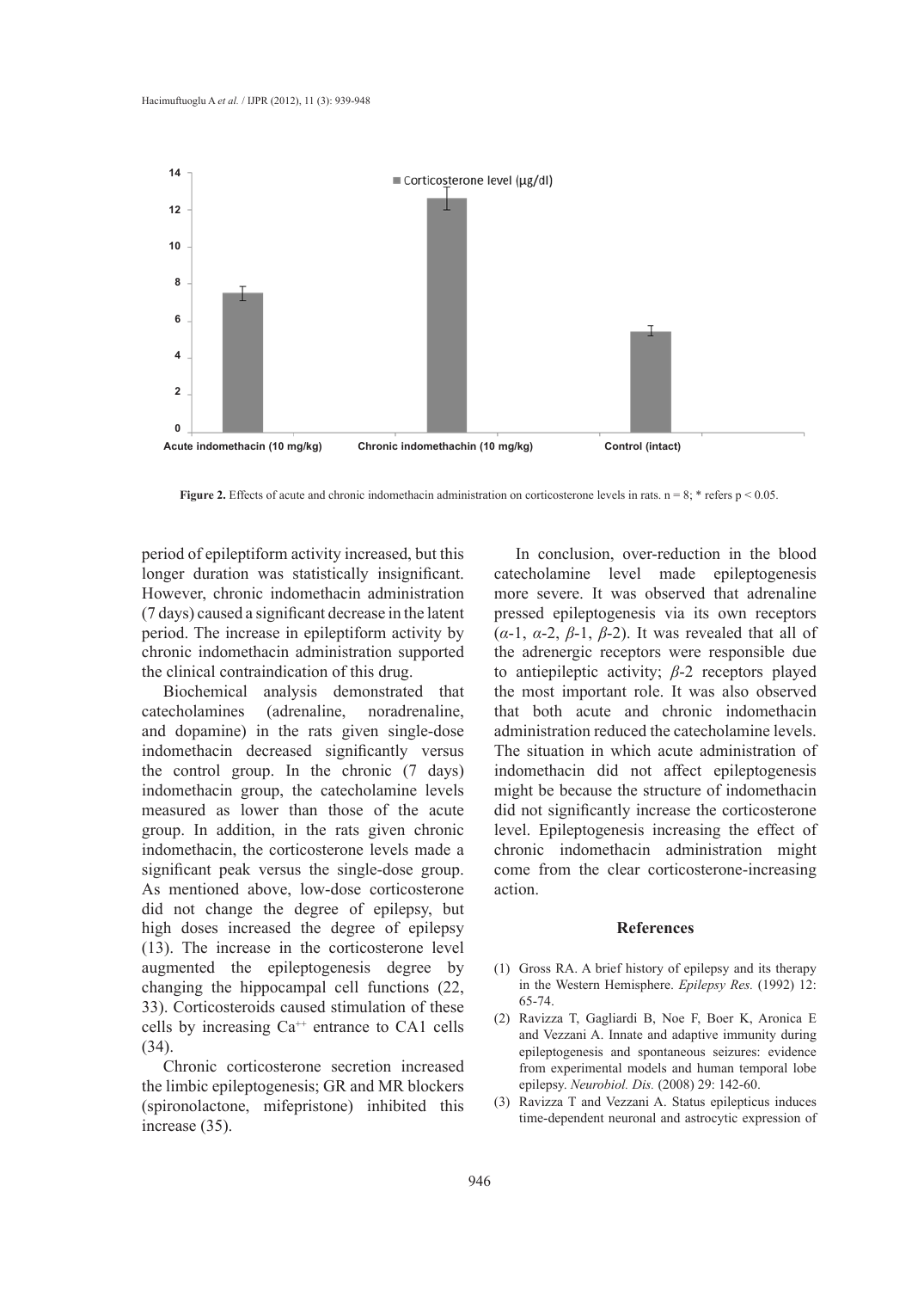interleukin-1 receptor type I in the rat limbic system. *Neuroscience* (2006) 137: 301-8.

- Vezzani A and Baram TZ. New roles for interleukin-1 (4) beta in the mechanisms of epilepsy. *Epilepsy Curr.* (2007) 7: 45-50.
- Vezzani A and Granata T. Brain inflammation in (5) epilepsy: experimental and clinical evidence. *Epilepsia* (2005) 46: 1724-43.
- $(6)$  Rizzi M and Perego C, Aliprandi M, Richichi C, Ravizza T and Colella D. Glia activation and cytokine increase in rat hippocampus by kainic acid-induced status epilepticus during postnatal development. *Neurobiol Dis.* (2003) 14: 494-503.
- Gorter JA, van Vliet EA, Aronica E, Breit T, (7) Rauwerda H and Lopes da Silva FH. Potential new antiepileptogenic targets indicated by microarray analysis in a rat model for temporal lobe epilepsy. *J. Neurosci.* (2006) 26: 11083-110.
- Gobbo OL and O'Mara SM. Post-treatment, but not (8) pre-treatment, with the selective cyclooxygenase-2 inhibitor celecoxib markedly enhances functional recovery from kainic acid-induced neurodegeneration. *Neuroscience* (2004) 125: 317-27.
- Feng L, Sun W, Xia Y, Tang WW, Chanmugam P and (9) Soyoola E. Cloning two isoforms of rat cyclooxygenase: differential regulation of their expression. *Arch. Biochem. Biophys.* (1993) 307: 361-8.
- $(10)$  Baik EJ, Kim EJ, Lee SH and Moon C. Cyclooxygenase-2 selective inhibitors aggravate kainic acid induced seizure and neuronal cell death in the hippocampus. *Brain Res.* (1999) 843: 118-29.
- $(11)$  Burke A, Smyth E and FitzGerald GA. Analgesicantipyretic agents; pharmacotherapy of gout. In: Brunton LL. (ed.) *Goodman and Gilman's the Pharmalogical Basis of Therapeutics*. The McGraw-Hill Companies, USA (2006) 695-96.
- Bugajski J, Gadek-Michalska A and Bugajski (12) AJ. Nitric oxide and prostaglandin systems in the stimulation of hypothalamic-pituitary-adrenal axis by neurotransmitters and neurohormones. *J. Physiol. Pharmacol.* (2004) 55: 679-703.
- $(13)$  Karst H, de Kloet ER and Joels M. Episodic corticosterone treatment accelerates kindling epileptogenesis and triggers long-term changes in hippocampal CA1 cells, in the fully kindled state. *Eur. J. Neurosci.* (1999) 11: 889-98.
- (14) Suleyman H, Halici Z, Cadirci E, Hacimuftuoglu A and Bilen H. Indirect role of ß2-adrenergic receptors in the mechanism of anti-inflammatory action of NSAIDs. *J. Physiol. Pharmacol.* (2008) 59: 661-72.
- (15) Freedman R, Taylor DA, Seiger A, Olson L and Hoffer BJ. Seizures and related epileptiform activity in hippocampus transplanted to the anterior chamber of the eye: modulation by cholinergic and adrenergic input. *Ann. Neurol.* (1979) 6: 281-95.
- $(16)$  Deng JF, Spyker DA, Rall TW and Steward O. Reduction in caffeine toxicity by acetaminophen. *J. Toxicol. Clin. Toxicol.* (1982) 19: 1031-43.
- (17) Buyukokuroglu ME, Demirezer LO and Guvenalp

Z. Sedative, anticonvulsant and behaviour modifying effects of *Centranthus longiflorus* ssp. *longiflorus*: a study of comparison to diazepam. *Pharmazie* (2002) 57: 559-61.

- (18) Suleyman H, Halici Z, Cadirci E, Hacimuftuoglu A, Keles S and Gocer F. Indirect role of alpha2 adrenoreceptors in anti-ulcer effect mechanism of nimesulide in rats. *Naunyn Schmiedebergs Arch. Pharmacol.* (2007) 375: 189-98.
- (19) Dinc S, Durmus E, Gulcelik MA, Kuru B, Ustun H and Renda N. Effects of beta-D-glucan on steroidinduced impairment of colonic anastomotic healing. *Acta Chirurgica Belg.* (2006) 106: 63-7.
- (20) Kim HJ, Chung JI, Lee SH, Jung YS, Moon CH and Baik EJ. Involvement of endogenous prostaglandin F2alpha on kainic acid-induced seizure activity through FP receptor: the mechanism of proconvulsant effects of COX-2 inhibitors. *Brain Res.* (2008) 1193: 153-61.
- $(21)$  Ling S and Jamali F. Effect of cannulation surgery and restraint stress on the plasma corticosterone concentration in the rat: application of an improved corticosterone HPLC assay. *J. Pharm. Pharm. Sci.* (2003) 6: 246-51.
- Bradford HF. Glutamate, GABA and epilepsy. *Prog.*  (22) *Neurobiol.* (1995) 47: 477-511.
- (23) Papanicolaou J, Summers RJ, Vajda FJ and Louis WJ. The relationship between alpha 2-adrenoceptor selectivity and anticonvulsant effect in a series of clonidine-like drugs. *Brain Res.* (1982) 241: 393-7.
- (24) Yan QS, Dailey JW, Steenbergen JL and Jobe PC. Anticonvulsant effect of enhancement of noradrenergic transmission in the superior colliculus in genetically epilepsy-prone rats (GEPRs): a microinjection study. *Brain Res.* (1998) 780: 199-209.
- (25) Gross RA and Ferrendelli JA. Effects of reserpine, propranolol, and aminophylline on seizure activity and CNS cyclic nucleotides. *Ann. Neurol.* (1979) 6: 296- 301.
- Weinshenker D, Szot P, Miller NS and Palmiter RD. (26) Alpha(1) and beta(2) adrenoreceptor agonists inhibit pentylenetetrazole-induced seizures in mice lacking norepinephrine. *J. Pharmacol. Exp. Ther.* (2001) 298: 1042-8.
- Bylund DB, Eikenberg DC, Hieble JP, Langer SZ, (27) Lefkowitz RJ and Minneman KP. International Union of Pharmacology nomenclature of adrenoceptors. *Pharmacol. Rev.* (1994) 46: 121-36.
- (28) Jurgens CW, Hammad HM, Lichter JA, Boese SJ, Nelson BW and Goldenstein BL. Alpha2A adrenergic receptor activation inhibits epileptiform activity in the rat hippocampal CA3 region. *Mol. Pharmacol.* (2007) 71: 1572-81.
- Watzka M, Bidlingmaier F, Beyenburg S, Henke RT, (29) Clusmann H and Elger CE. Corticosteroid receptor mRNA expression in the brains of patients with epilepsy. *Steroids* (2000) 65: 895-901.
- (30) Morimoto M, Morita N, Ozawa H, Yokoyama K and Kawata M. Distribution of glucocorticoid receptor